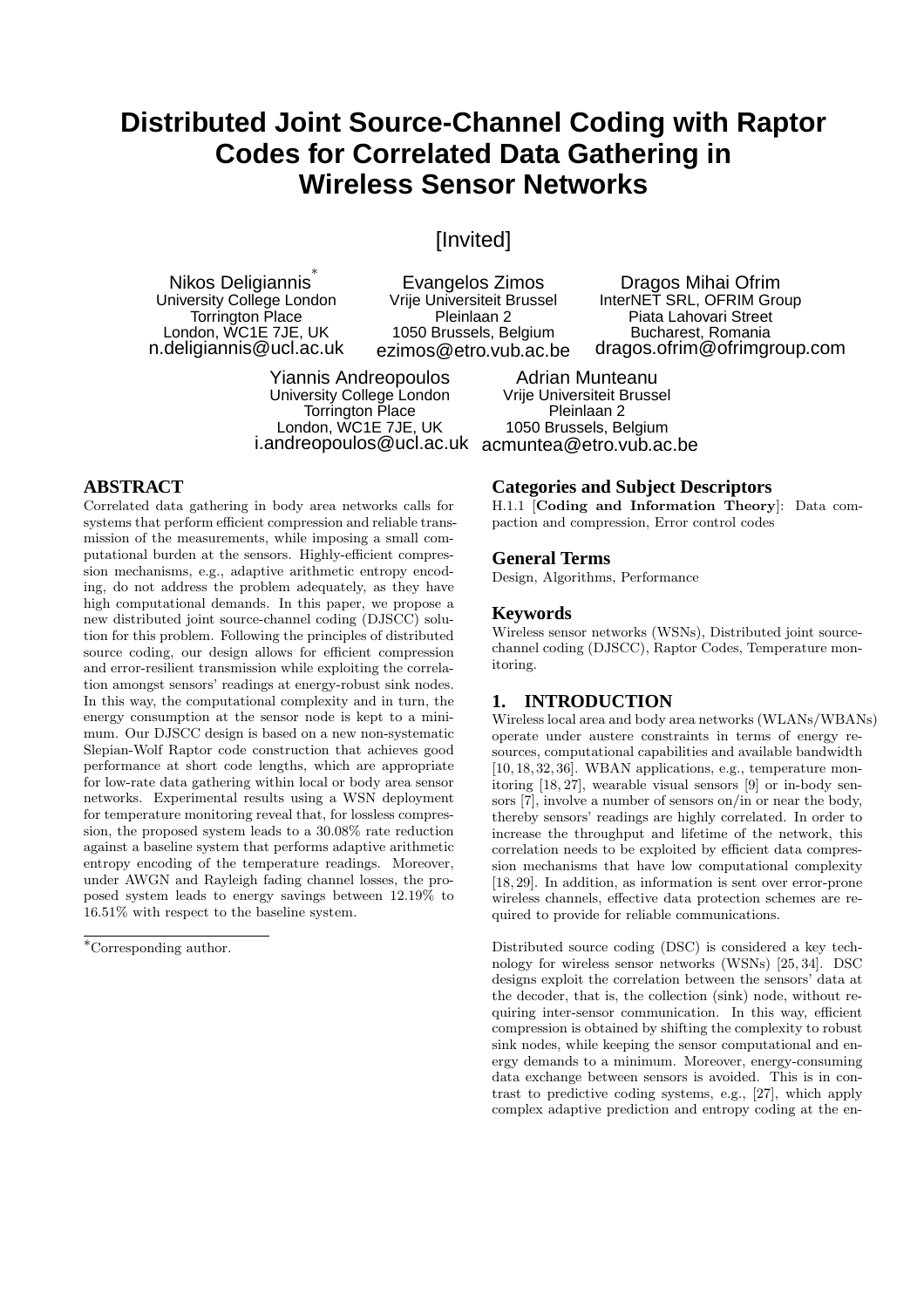

Figure 1: The cluster-based network architecture. The nodes measure environmental or body temperature.

coder. In addition, in order to remove the correlation among readings of neighboring sensors, predictive coding systems require the sensors to communicate. This has a major impact on the computational demands and transmission power consumption of the sensors.

Temperature sensors, being wearable (on-body), or located in the living environment of an individual, are key components of WLAN/WBAN systems for assisted living or health care monitoring [5,18]. Several works have investigated DSC schemes for wireless sensors monitoring temperature, applicable to WBANs or WLANs. A simple coset construction realizing Slepian-Wolf (SW) coding for two sensors measuring the temperature in a room was devised in [23]. The scheme was extended to a cross-layer design by modeling the interaction between DSC and the medium access control (MAC) layer in [22]. Concerning lossy distributed compression, a code design comprising quantization followed by binarization and low-density parity-check (LDPC) encoding was proposed in [5]. Considering a multi-sensory scenario, Cheng [6] introduced a multiterminal code design in which SW coding was simply replaced by entropy coding, whereas joint source reconstruction at the decoder was realized by Gaussian process regression.

This paper proposes a novel distributed joint source-channel coding (DJSCC) design for WSNs measuring temperature. Contrary to contemporary schemes for temperature data encoding, e.g., [3–6, 20, 27], which focus only on data compression, our design jointly addresses compression and errorresilient transmission of data. In this way, channel impairments are mitigated without requiring packet retransmissions at the MAC layer, thereby leading to significant energy savings for each sensor node. We devise a novel scheme using asymmetric SW coding realized by Raptor codes [28]. Contrary to other SW constructions that are based on Turbo [1,12] or LDPC [17,30] codes, Raptor codes offer a flexible adaptation of the code rate, which is an asset in hands-on applications where inter-sensor correlations vary. Conversely to other designs (e.g., [11,35]) that consider long codewords, our SW Raptor code design allows for good performance at short code lengths, which are particularly important for the temperature monitoring application. Experimental results using real data from a proprietary WSN deployment show that the proposed system introduces significant compression gains (up to 30.08% in rate reduction)

with respect to the baseline scheme that performs adaptive arithmetic entropy coding of the data. These coding gains lead to notable energy savings (up to 16.51%) at the sensor nodes with respect to the baseline system.

The remainder of the paper is as follows: Section 2 discusses the considered network model and the proposed architecture. Section 3 presents our DJSCC Raptor code design whereas, Section 4 elaborates on the statistical model for the correlation amongst the sensors' readings. Section 5 gives the experimental results and Section 6 concludes the work.

## **2. NETWORK MODEL AND PROPOSED SYSTEM**

#### **2.1 Network Model**

We consider a WSN comprising sensor nodes monitoring the temperature in the environment of an individual, as well as wearable sensors that record the body temperature. The WSN is organized into *clusters*, each comprising an elected cluster head (CH) and peripheral nodes (see Figure 1). Peripheral nodes measure temperature data, apply compression and error protection mechanisms and transmit the resulting data packets to the base station via their corresponding CH. CHs are group coordinators that organize data transfer, sleeping periods and data aggregation, as well as transmit the processed data to the base station. In addition, each CH transmits its own temperature data. To prevent CH battery depletion, the CH changes periodically based on energy criteria [2, 26]. When the residual energy of the CH turns low, another CH is elected among the peripheral nodes. In this way, energy consumption is balanced within the cluster and the network lifetime increases [2, 26]. The cluster formation abides by well-known cluster-tree solutions for IEEE 802.15.4-based MAC protocols in WSNs, e.g., the IEEE 802.15.4 GTS [16]. Transmission is performed over the 16 channels of the IEEE 802.15.4 PHY and intersensor interference is mitigated via the utilized MAC layer cluster-tree coordination [16].

#### **2.2 Proposed DJSCC Architecture**

In the proposed architecture, shown in Figure 2, the temperature data gathered by the sensors in each cluster is encoded by means of SW coding. Each sensor acquires discrete temperature samples through an analog-to-digital converter with b bit-depth accuracy. Under the memory capabilities of the sensor, m samples are aggregated together for encoding. Binarization is performed by means of gray encoding<sup>1</sup> [13], resulting in an array of  $k = m \times b$  bits to be encoded.

The binarized information of the CH is intra-encoded using adaptive arithmetic entropy coding, achieving a source coding rate of  $R_{X_N} \geq kH(X_N)$  bits. The compressed bitstream is then channel encoded resulting in the total transmitted information of  $R'_{X_N} \geq k \frac{H(X_N)}{C}$  bits, where C denotes the channel capacity. Channel encoding is realized using Raptor codes that adhere to the systematic code described in the Raptor RFC5053 standard [19]. At the decoder, the

<sup>1</sup>Gray encoding is used to enhance the performance of SW coding as in the former the binary representations of two consecutive values differ in one bit position.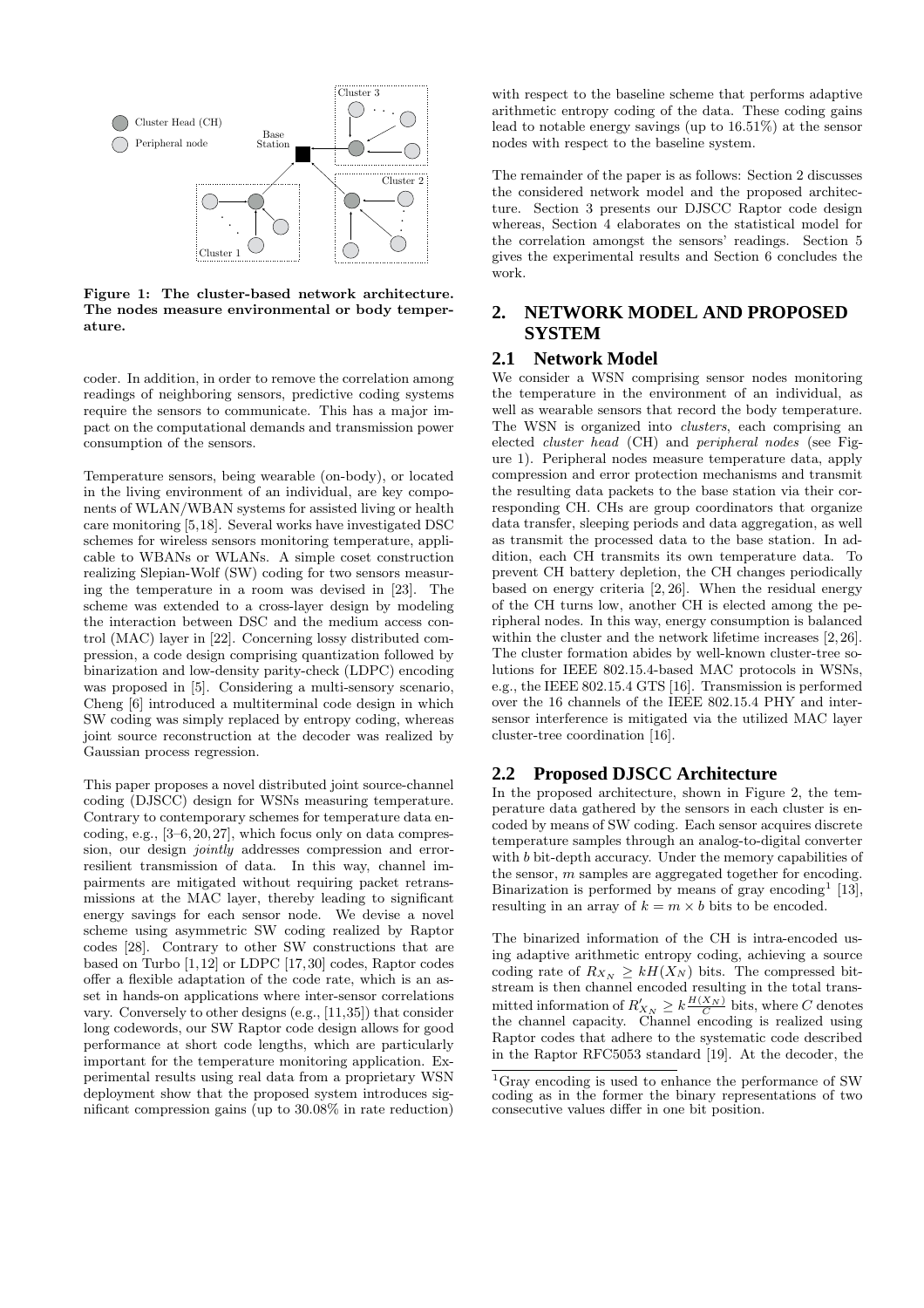

Figure 2: The proposed system architecture.

encoding operations are reversed resulting in the decoded CH data. The decoded CH data acts as side information to SW decode the data from the peripheral nodes.

Each of the peripheral nodes in the cluster encodes its data (denoted as  $X_1, ..., X_{N-1}$ ) using asymmetric SW coding as explained in the subsequent section.

#### **3. DISTRIBUTED JOINT SOURCE-CHANNEL CODE DESIGN**

Let  $\mathbf{x}_n = [x_n(1),...,x_n(k)]$  be the k information bits of source  $X_n$  from a peripheral node  $n = 1, 2, ..., N-1$ . DJSCC encoding is applied to  $\mathbf{x}_n$ , realized by a SW Raptor encoder. Based on the Raptor RFC5053 standard [19], which defines a systematic channel code, we design a non-systematic code construction for SW coding.

The Tanner graph of the designed non-systematic Raptor SW code in depicted in Figure 3. At the encoder, the LDPC codeword is first formed as  $y^T = G_{\text{LDPC}w \times k} \times x^T$ , where  $w = k + s$  and  $\mathbf{G}_{\text{LDPC}w \times k}$  is the generator matrix of the LDPC precode. Then, the Raptor codeword is given by  $\mathbf{c}^T = \mathbf{G}_{\text{LTp}\times w} \times \mathbf{y}^T$ , where  $\text{G}_{\text{LTp}\times w}$  is the generator matrix of the Luby Transform (LT) code. The  $Rx_n = p$  bits from the output of the non-systematic encoder are transmitted. When noiseless transmission is considered then, for decoding with low error probability, we need that  $R_{X_n} = p \geq$  $kH(X_n|X_N)$  bits. The conditional entropy  $H(X_n|X_N)$  depends on the correlation between the sources, as shown in Section 4. For transmission over a noisy channel, the transmission rate needs to be increased according to the channel capacity as  $R_{X_n} = p \geq \frac{kH(X_n|X_N)}{C}$ .

At the decoder, the information is obtained by applying softdecoding by means of belief propagation [24] on the Raptor Tanner graph (see Figure 3). To initiate decoding, the decoder is given the following soft-information in the form of log-likelihood ratios (LLRs): In the noiseless transmission case, the LLRs  $L[x_n^*(i)]$ , which correspond to the parity symbols for the encoded source  $X_n$ , are set to a very large positive or negative value (depending on the received symbol).

When transmission is performed over a AWGN channel and



Figure 3: Tanner graph of our non-systematic SW Raptor code.

binary phase-shift keying (BPSK) modulation is used, the LLR of each parity symbol is initialized as [15]

$$
L[x_n^*(i)] = \frac{2}{\sigma_n^2} y_n(i), \ i = 1, 2, ..., p,
$$
 (1)

where  $y_n(i)$  is the value received when  $x_n^*(i)$  is sent, and  $\sigma_n^2$ is the variance of the Gaussian noise. For transmission over a channel experiencing Rayleigh fading (with known CSI) the LLRs are given by [14]

$$
L[x_n^*(i)] = \frac{2}{\sigma_n^2} y_n(i) \times r,
$$
\n(2)

where  $r$  is the fading gain. These channel models are known to characterize the behavior of narrow-band transmission within personal area networks [21]. The LLRs for the information symbols,  $x_n(i)$ ,  $i = 1, 2, ..., k$ , are initialized as

$$
L[x_n(i)] = \log \frac{\Pr[x_n(i) = 0 | x_N]}{\Pr[x_n(i) = 1 | x_N]} = \log \frac{\int_{x_n=0} f(x_n | x_N) dx_n}{\int_{x_n=1} f(x_n | x_N) dx_n},\tag{3}
$$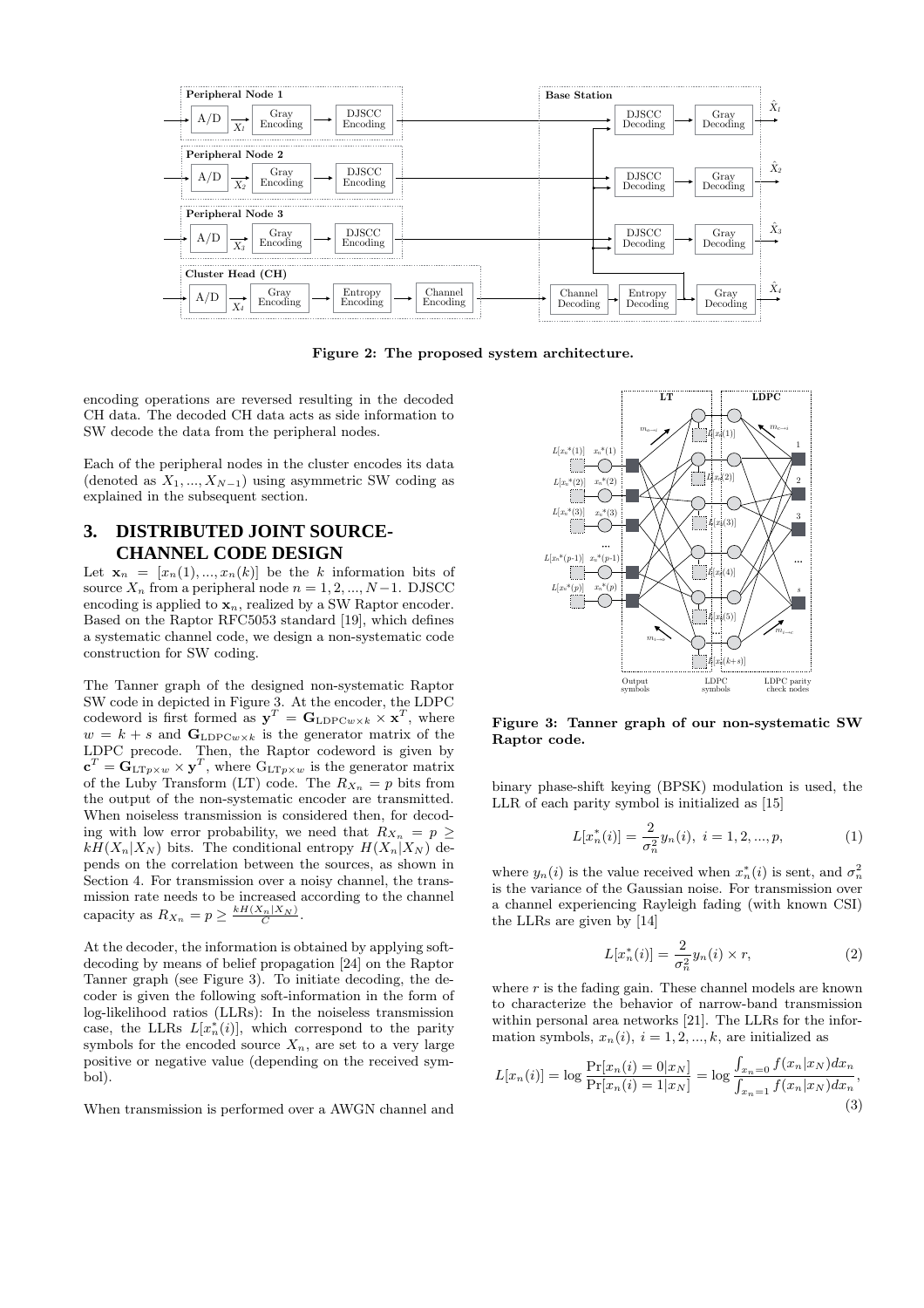where the numerator of (3) is the integral of the conditional pdf of the correlation model (see Section 4) on the intervals where  $x_n(i) = 0$ , and the denominator is the integral of the pdf on the intervals where  $x_n(i) = 1$ .

The LLRs  $L[x_n(i)], i = k+1, ..., k+s$ , which correspond to the parity symbols of the LDPC code, are initialized to zero as these symbols are not known a priori at the decoder.

Finally, after Raptor decoding is finished, the soft-information is converted to binary symbols via thresholding, and gray decoding is performed to obtain the decoded information.

#### **4. CORRELATION MODELING**

We express the correlation amongst the sensors' temperature measurements through the multivariate Gaussian distribution. Under this model, the joint probability density (pdf) function of the N random variables is

$$
f(x_1, x_2, ..., x_N) = \frac{1}{(2\pi)^{\frac{N}{2}} |\mathbf{\Sigma}|^{\frac{1}{2}}}
$$

$$
\times \exp\left(-\frac{1}{2}(\mathbf{x} - \boldsymbol{\mu})^T \mathbf{\Sigma}^{-1}(\mathbf{x} - \boldsymbol{\mu})\right), \quad (4)
$$

where  $X = \{X_1, X_2, ..., X_N\}$  is an N-dimensional vector consisting of the correlated random variables,  $\boldsymbol{\mu} = \{E[X_1],$  $E[X_2], ..., E[X_N]$  is the vector containing the mean values and  $\Sigma$  is the covariance matrix of size  $N \times N$ . The statistical dependencies of the measured data from the N nodes within a cluster are incorporated in the covariance matrix. The elements outside the main diagonal can be expressed using the Pearson correlation coefficient

$$
\rho_{ij} = \frac{\text{Cov}(X_i, X_j)}{\sqrt{(\text{Var}(X_i)\text{Var}(X_j))}},\tag{5}
$$

where the terms  $\text{Var}(X_i)$  and  $\text{Var}(X_i)$  represent the variances of the random variables  $X_i$  and  $X_j$ , respectively. The parameters of the model are estimated based on offline training as explained in Section 5.

In order to derive the LLRs and the encoding rate for each peripheral node, we first derive the univariate distribution,  $f(x_N)$ , for the marginal statistics of the CH node, that is,

$$
f_N(x_N) = \int_{X_1} \dots \int_{X_{N-1}} f(x_1, ..., x_N) dx_1...dx_{N-1}, \quad (6)
$$

and the bivariate distribution.

$$
f(x_n, x_N) = \int_{X_{i \neq \{n, N\}}} \dots \int_{X_{j \neq \{n, N\}}} f(x_i, ..., x_j) \times dx_{i \neq \{n, N\}} ... dx_{j \neq \{n, N\}}, \quad (7)
$$

 $\forall n \in \{1, 2, ..., N-1\}$ . Then, the conditional pdf, required for the calculation of the LLRs in (3), is derived as

$$
f(x_n|x_N) = \frac{f(x_n, x_N)}{f_N(x_N)}.
$$
\n(8)

To calculate the encoding rate per peripheral sensor we derive the marginal and bivariate probability mass functions (pmfs) for each  $n = 1, 2, ..., N$ . To this end, the range of each continuous random variable  $X_n$  is divided into intervals of length  $\Delta$ , specified by the sensor resolution. As the sensor resolution is high (16 bits), we can derive the marginal and bivariate pmfs by applying the mean-value theorem on the marginal and bivariate pdfs, given in (6) and (7), respectively. Using the marginal and joint pmfs we calculate the entropy  $H(X_N)$  and the joint entropy  $H(X_n, X_N)$ . Then, the conditional entropy for each source  $X_n$  given  $X_N$  is computed as  $H(X_n|X_N) = H(X_n, X_N) - H(X_N)$ .

#### **5. EXPERIMENTS**

Our experimental evaluations are organized in two categories. Firstly, we evaluate the performance of our nonsystematic SW Raptor code design against the state-of-theart [11] using synthetic data. Secondly, we explore the performance of the proposed DJSCC system using a real WSN deployment.

#### **5.1 Experiments on Synthetic data**

To evaluate the SW performance of our Raptor code, we consider a uniform binary source X (where,  $Pr[X = 1] =$  $Pr[X = 0] = \frac{1}{2}$  and generate data of different lengths, varying from  $k = 16$  bits to  $k = 5 \times 10^3$  bits. We assume that the correlation between the source and the side information is modeled with a binary symmetric channel (BSC) with crossover probability  $p_e$ . Thus, the side information data is given by  $Y = X \oplus Z$ , where  $Z \sim \mathcal{B}(p_e)$  is a Bernouli correlation noise and ⊕ denotes modulo-2 addition. We compare the average<sup>2</sup> bit-error-rate (BER) performance of our non-systematic SW Raptor code against the systematic SW Raptor code of [11] with respect to the source word length. The crossover probability of the binary symmetric correlation channel was set to  $p_e = 0.05$ , and the compression ratio was  $\frac{1}{H(X|Y)} = 2$ . The results, depicted in Fig 4, show that the systematic Raptor code is effective for very long codewords, while our non-systematic code is efficient for short codeword lengths. Hence, our non-systematic SW Raptor code is suitable for body area networks monitoring physical parameters, such as temperature, humidity, etc., where the data rate is low. On the contrary, the systematic SW Raptor code of [11] is more appropriate for body area network applications that involve a high data volume, for example, wireless visual sensors for elderly care monitoring [9, 31], genome sequence compression [33], or wireless capsule endoscopy [7, 8].

#### **5.2 Experiments with WSN Deployment**

To evaluate the practical performance of our system, we deployed a proprietary WSN comprising 32 nodes (organized in 8 clusters of 4 nodes) gathering temperature data in an indoor office environment. The sink node was connected to a desktop computer. The hardware for the sensors and the sink node was an Atmel ATmega 1281 microcontroller and the sensors operated with an MCP9700AT Temperature Transducer and a Li-Polymer Battery–3.7V. Transmissions within each cluster occurred via the AT86RF230 transceiver. The payload packet size was set to 60 bytes. The sensors operated at a sampling rate of 4Hz. We aggregated  $m = 40$ consecutive measurements to construct a sourceword of size  $k = m \times b = 640$  bits, where  $b = 16$  bits is the bit-depth of the A/D converter within each sensor. During the training stage, data collected over a three-day operation of the WSN were used to derive the parameters of the correlation

<sup>2</sup>Results over 200 independent trials are presented.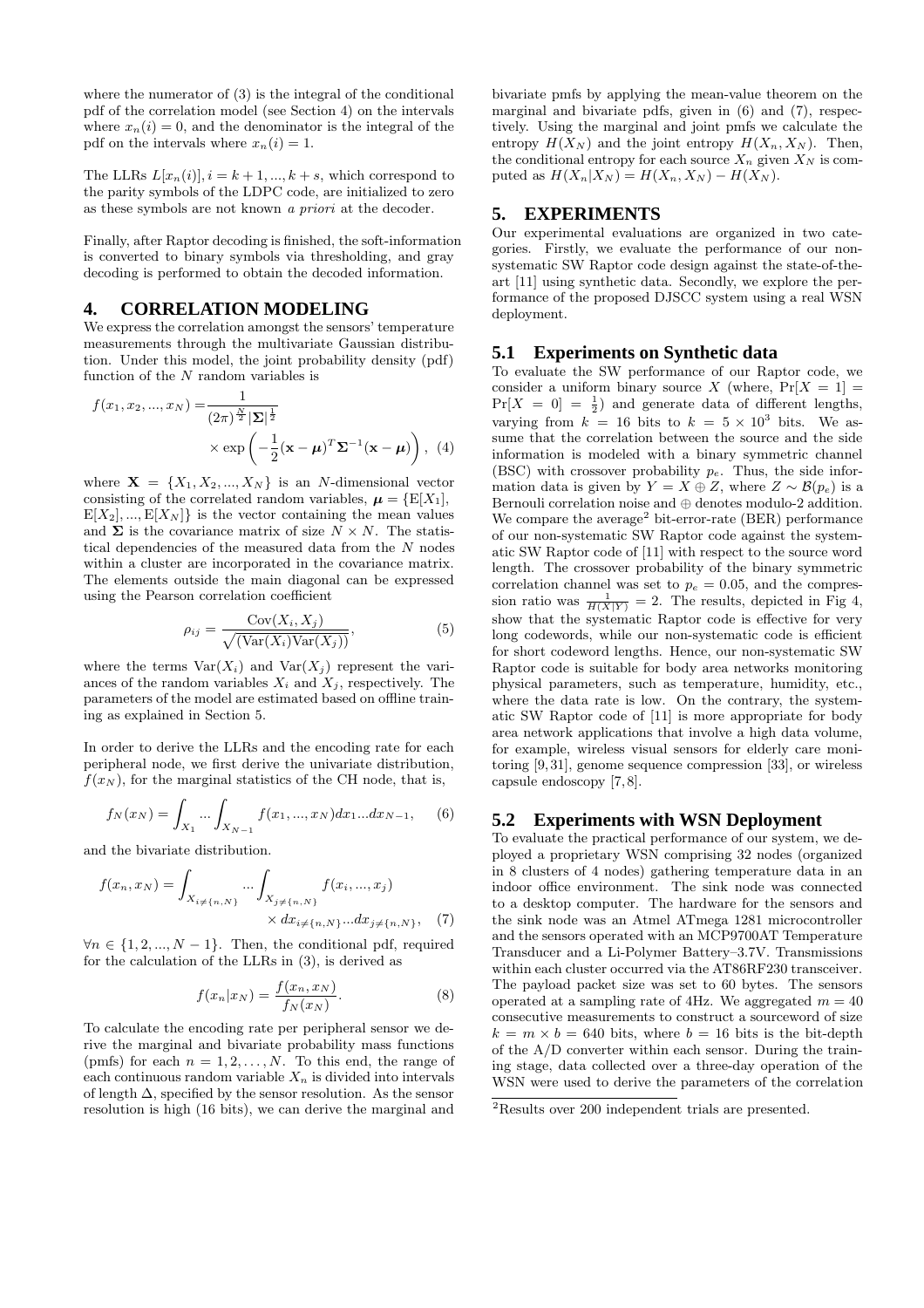

Figure 4: Average BER versus the source length  $k$ for our non-systematic SW Raptor against the systematic SW Raptor code of [11].



Figure 5: Average BER of the decoded information vs. the compression ratio.

model. To evaluate the compression performance and the error-resilience capability of the proposed system we collected additional data over a thirty-day operation period of the system.

#### *5.2.1 Compression Performance Evaluation*

Initially, we assess the compression capacity of the proposed Raptor-based SW code design. In particular, we evaluate the BER of the decoded data from each peripheral sensor in a cluster,  $X_n$ ,  $n = 1, 2, 3$ , with respect to the compression ratio  $\frac{1}{H(X_n|X_4)}$ . Average results over 200 trials<sup>3</sup> are presented. The results, together with the theoretical SW limits, are presented in Fig. 5. With respect to the reconstruction quality of the decoded temperature data, BER values below  $10^{-6}$ corresponded to near-lossless recovery. On the other end, values around  $10^{-2}$  lead to maximum root mean squarederror of 128, which corresponded to a temperature error of up to  $0.38^\circ$ , which is below the A/D accuracy of the utilized temperature transducer.

Next, we compare the compression performance of the pro-

Table 1: Comparison of source encoding rates (in bits/sourceword) for entropy coding, and the proposed Slepian-Wolf coding scheme  $(X_4$  denotes the CH data that is always entropy encoded).

|                             |       | $X_2$ | $X_3$ |  |
|-----------------------------|-------|-------|-------|--|
| Entropy Coding: $R_{X_i}$   | 452   | 496   | 512   |  |
| Proposed with MG: $R_{X_i}$ | 319   | 356   | 358   |  |
| Gain $(\%)$                 | 29.43 | 28.23 | 30.08 |  |

Table 2: Percentile energy consumption reduction versus channel SNR, offered by the proposed DJSCC system in comparison to the baseline system. Transmission over the AWGN and the Rayleigh fading channel is considered.

|                | AWGN               | Rayleigh Fading |
|----------------|--------------------|-----------------|
| $SNR$ (dB)     | Energy Gain $(\%)$ | Energy Gain     |
| 0.5            | 15.67              | 15.98           |
|                | 15.24              | 16.51           |
| $1.5\,$        | 14.96              | 16.14           |
| $\overline{2}$ | 14.94              | 15.28           |
| 2.5            | 13.38              | 14.15           |
| 3              | 13.34              | 15.77           |
| 3.5            | 12.19              | 16.41           |
| 4              | 13.57              | 16.07           |
| 4.5            | 12.82              | 16.34           |
| 5              | 12.31              | 15.14           |

posed system against the performance obtained with the baseline system, which performs adaptive arithmetic entropy coding of each sensor's readings. In both cases, lossless encoding is achieved. The encoding rates (in bits per codeword) achieved with the baseline system and the proposed system are reported in Table 1. The results show that the proposed system reduces the required rate for compression by up to 30.08% compared to the baseline system. These gains highlight the importance of properly leveraging the correlation between the data gathered by the sensors in the WSN.

#### *5.2.2 Energy Savings*

We now evaluate the energy consumption of a sensor running the proposed versus the baseline system for varying transmission channel conditions. Interference and packet losses cannot be controlled in our practical deployment, as such conditions vary during the operational lifetime of our system due to various external factors. For this reason, we have carried out our evaluation using the AWGN and Rayleigh fading channel models under varying signal-to-noise-ratios (SNR) values. Packet retransmissions are not required by the proposed DJSCC system, as channel impairments are mitigated with the Raptor code present in the proposed design. For our system, we derive the required information rate to achieve a decoding BER close to zero (BER  $< 10^{-6}$ ) for different channel SNRs. For the baseline system, we calculate the packet retransmission limit that guarantees an equivalent BER.

To conduct our energy measurements, each sensor in our WSN deployment runs executable programs implementing the proposed DJSCC scheme and the baseline system. The

<sup>3</sup>Per trial, a four-day period (out of the full thirty-day period) was selected at random and the corresponding temperature data was compressed.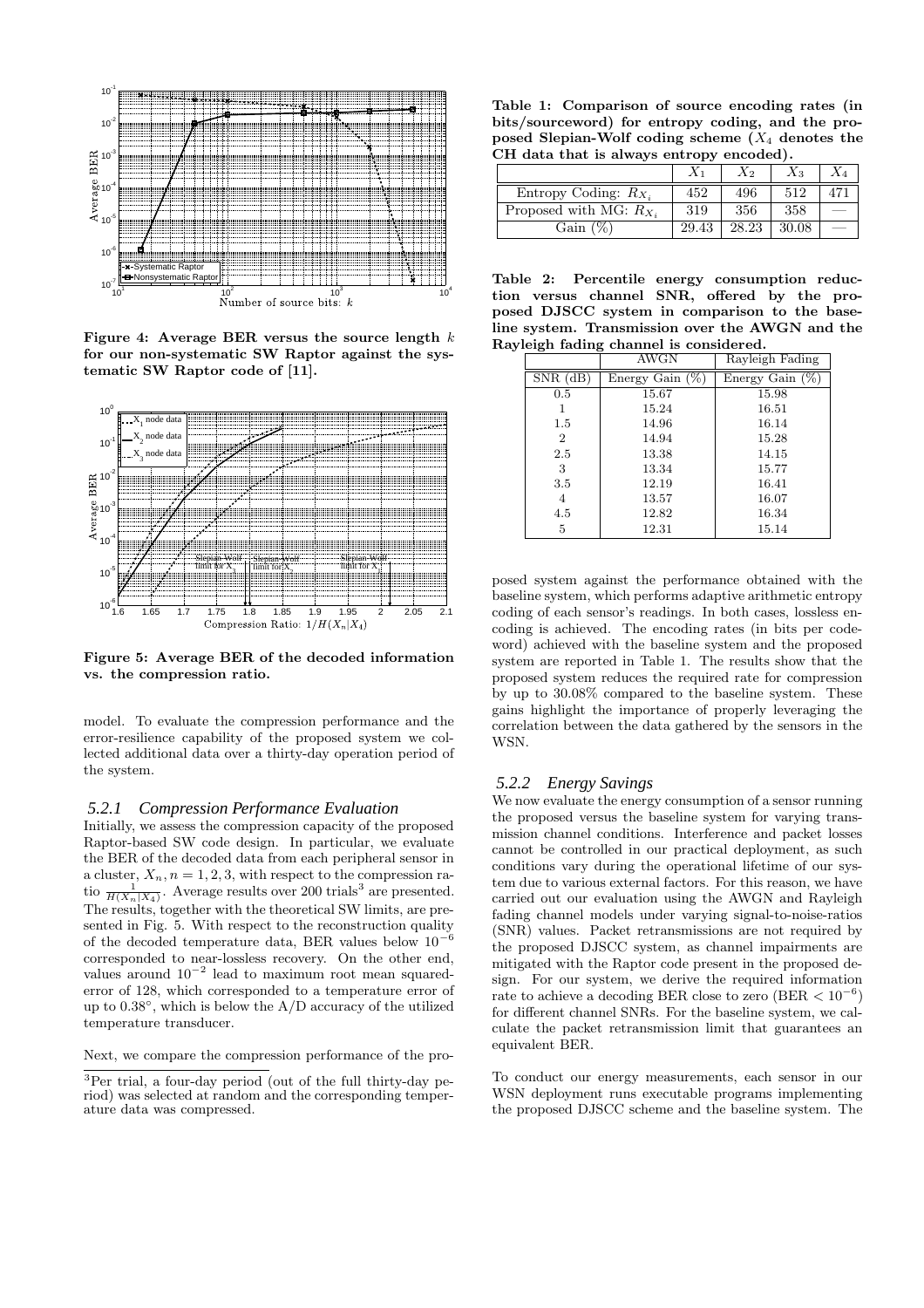information rates for our system and the packet retransmission limit for the baseline system are preset via the aforementioned channel-model-based measurements. Full packets (80 bytes payload and 12 bytes header) are transmitted by aggregating encoded information from consecutive codewords when required. The Atmel ATmega 1281 microcontroller of each sensor is set to report its battery level during the execution. By gathering the battery level measurements from all sensors at the end of the experiment and converting them to available energy levels, we determine the percentile energy consumption difference between the proposed and the  $baseline$  system<sup>4</sup>. Average results over multiple executions and all sensors within a cluster are reported in Table 2. Results for both channel models and different SNR conditions are provided.

We observe that the proposed DJSCC system yields a notable reduction in energy consumption with respect to the baseline system. When transmission faces AWGN, energy consumption savings between 12.19% to 15.67% are reported while, in the case of Rayleigh fading savings between 14.15% to 16.51% are observed. These savings are attributed to the following reasons: First, the proposed DJSCC scheme eliminates packet retransmissions due to the inherent error correcting capability of the code design. On the contrary, retransmissions are used to deal with channel impairments when the baseline system is used. Second, as shown in Section 5.2.1, the proposed system achieves higher compression rates than the baseline system as it exploits the correlation between the readings from different sensors.

#### **6. CONCLUSIONS**

A novel DJSCC design for correlated data gathering in localarea or body-area wireless sensor networks has been presented. Our scheme is based on a new non-systematic SW Raptor code design, which, unlike existing schemes (i.e., [11]), achieves good performance at short code lengths. This is particularly important for temperature monitoring applications, where sensors measure low-rate data. Experimentation using a WSN deployment shows that the proposed DJSCC system achieves compression rate savings of up to 30.08% compared to the baseline system that performs adaptive arithmetic entropy encoding of the data. Moreover, our system provides for inherent error resilience against channel impairments without requiring packet retransmissions. As a consequence, the proposed system notably reduces the energy consumption (by up to 16.51%) at a sensor node with respect to the baseline system.

#### **7. ACKNOWLEDGMENTS**

The work of N. Deligiannis and Y. Andreopoulos is supported by the EPSRC project EP/K033166/1.

### **8. REFERENCES**

[1] A. Aaron and B. Girod. Compression with side information using turbo codes. In Proc. IEEE Data Compression Conference (DCC), pages 252–261, Apr. 2002.

- [2] K. Akkaya and M. Younis. A survey on routing protocols for wireless sensor networks. Ad hoc networks, 3(3):325–349, 2005.
- [3] K. C. Barr and K. Asanović. Energy-aware lossless data compression. ACM Transactions on Computer Systems, 24(3):250–291, 2006.
- [4] B. Beferull-Lozano and R. L. Konsbruck. On source coding for distributed temperature sensing with shift-invariant geometries. IEEE Transactions on Communications, 59(4):1053–1065, 2011.
- [5] F. Chen, M. Rutkowski, C. Fenner, R. Huck, S. Wang, and S. Cheng. Compression of distributed correlated temperature data in sensor networks. In Proc. Data Compression Conference (DCC), pages 479–479, 2013.
- [6] S. Cheng. Multiterminal source coding for many sensors with entropy coding and Gaussian process regression. In Proc. IEEE Data Compression Conference, pages 480–480. IEEE, 2013.
- [7] N. Deligiannis, F. Verbist, J. Barbarien, J. Slowack, R. Van de Walle, P. Schelkens, and A. Munteanu. Distributed coding of endoscopic video. In IEEE Int. Conf. Image Process. (ICIP), Sep. 2011.
- [8] N. Deligiannis, F. Verbist, A. Iossifides, J. Slowack, R. Van de Walle, P. Schelkens, and A. Munteanu. Wyner-Ziv video coding for wireless lightweight multimedia applications. EURASIP Journal on Wireless Communications and Networking, Special Issue on Recent Advances in Mobile Lightweight Wireless Systems, (106), 2012.
- [9] N. Deligiannis, F. Verbist, J. Slowack, R. v. d. Walle, P. Schelkens, and A. Munteanu. Progressively refined wyner-ziv video coding for visual sensors. ACM Transactions on Sensor Networks (TOSN), 10(2):21, 2014.
- [10] S. Dumanli, S. Gormus, and I. J. Craddock. Energy efficient body area networking based on off-the-shelf wireless sensors. In Proceedings of the 8th International Conference on Body Area Networks, pages 103–107, 2013.
- [11] M. Fresia, L. Vandendorpe, and H. V. Poor. Distributed source coding using raptor codes for hidden markov sources. IEEE Transactions on Signal Processing, 57(7):2868–2875, 2009.
- [12] J. Garcia-Frias and Y. Zhao. Compression of correlated binary sources using Turbo codes. IEEE Commun. Lett., 5(10):417–419, Oct. 2001.
- [13] F. Gray. Pulse code communication, March 1953. US Patent 2,632,058.
- [14] J. Hou, P. H. Siegel, and L. B. Milstein. Performance analysis and code optimization of low density parity-check codes on rayleigh fading channels. IEEE Journal on Selected Areas in Communications, 19(5):924–934, 2001.
- [15] S. J. Johnson. Iterative error correction. The Edinburgh Building, Cambridge CB2 8RU, UK, Cambridge, 2010.
- [16] A. Koubaa, M. Alves, M. Attia, and A. Van Nieuwenhuyse. Collision-free beacon scheduling mechanisms for IEEE 802.15.4/Zigbee cluster-tree wireless sensor networks. In Proc. of the 7th Int. Worksh. on Appl. and Serv. in Wireless Netw. (ASWN), 2007.

<sup>4</sup>This energy consumption difference includes both the computational and transmission parts of the system.